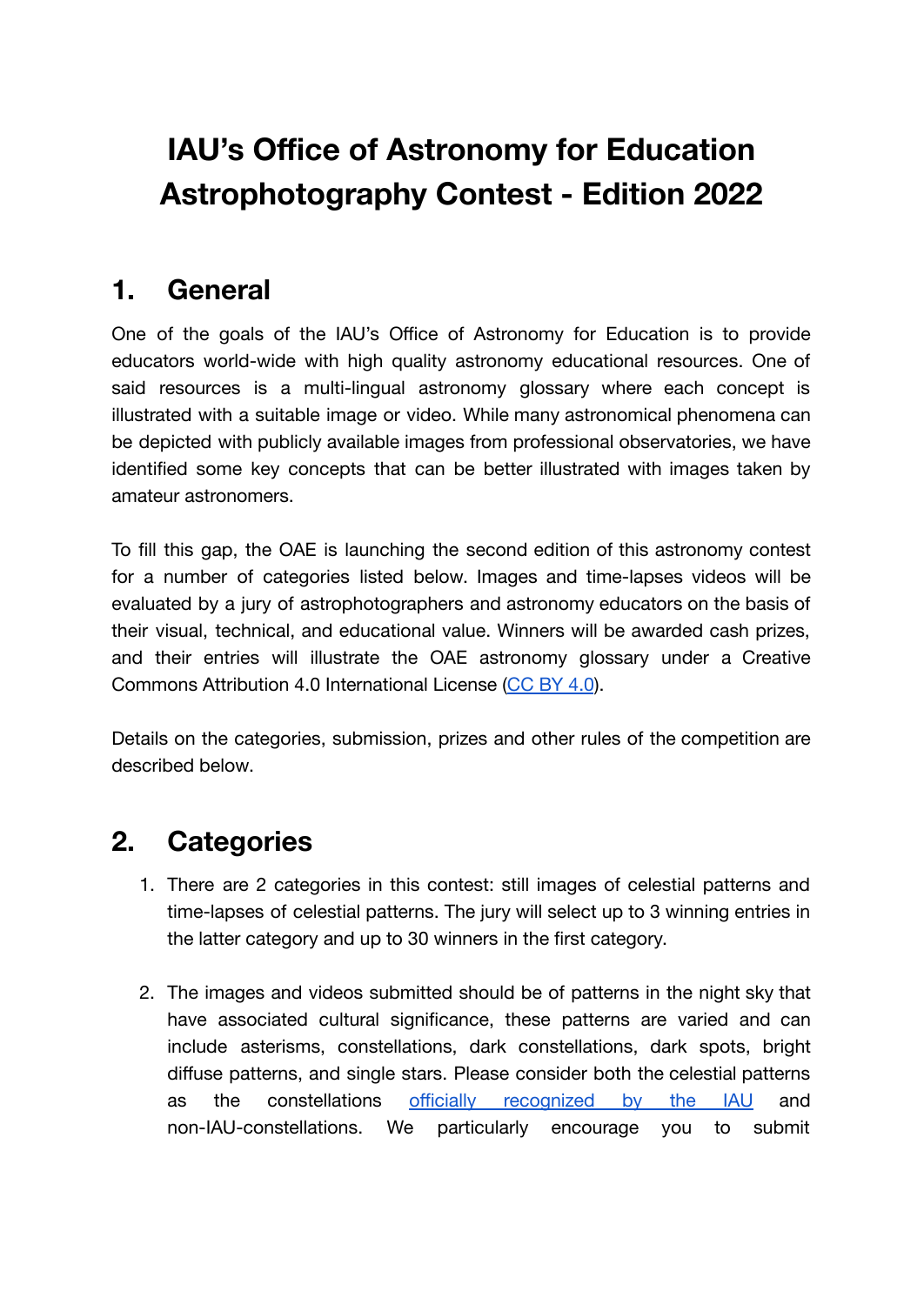photographs from ancient and from contemporary indigenous celestial patterns, in both cases from different cultures from all over the world.

3. Below we describe the characteristics that the jury will value in each category. Given that the images and videos will be used for educational purposes to illustrate these astronomical concepts, submissions should adhere to these guidelines as closely as possible.

**Still images of celestial patterns:** The image can focus on one or more constellation(s) and other celestial pattern(s), placing them in perspective and in context against some background, and/or using e.g. a diffuse filter to highlight the brightest stars. Still images should picture large scale celestial patterns visible by the naked eye, captured in a wide angle (wide field) image. The goal is to show the diversity of patterns drawn in the night sky.

**Time-lapses of celestial patterns:** time lapses to show the movement of constellation(s) and other celestial pattern(s) over the course of a night. The goal is to illustrate the apparent motions of astronomical objects in the night sky. Videos should picture large scale celestial patterns visible by the naked eye, captured in a wide angle (wide field) image. When evaluating shortlisted entries we will request the individual frames that make up the final video.

### **3. Eligibility**

- 1. There is no restriction on the date when the images were taken. Images taken before the competition starts will be accepted.
- 2. By submitting an entry, participants agree to these rules and guarantee to the OAE that:
	- a. the image/video is their own original work and was taken and processed by them
	- b. does not violate the copyright (or any other rights) of third parties
	- c. does not include defamatory or obscene content
	- d. has written consent from any person that can be identified in the image/video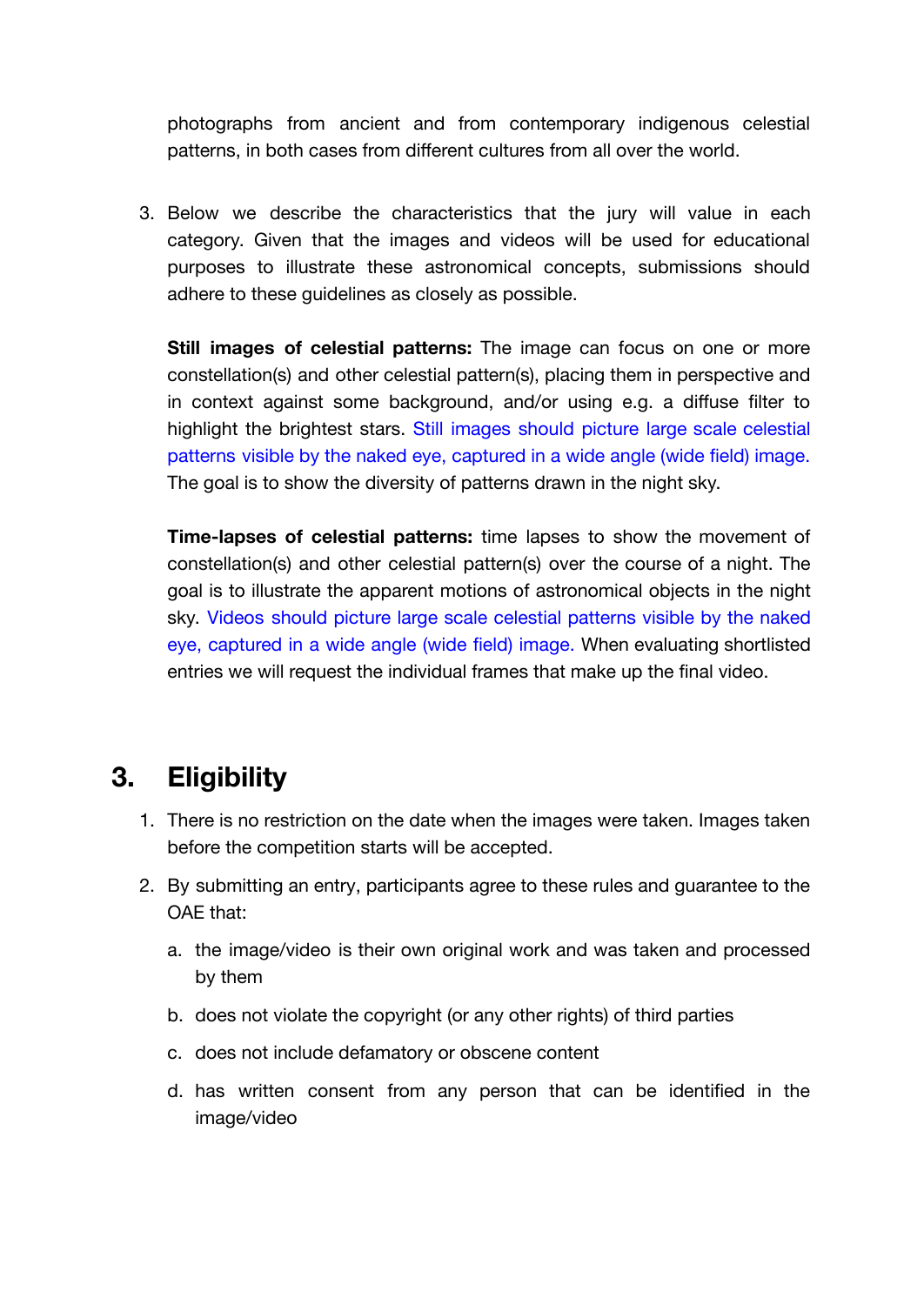- e. Group entries are allowed. In this case, each group must nominate one representative for the purpose of submission and subsequent communication. This representative must have the written consent of the other group members to submit that entry.
- 3. Some degree of processing and enhancing is allowed, as is common in astrophotography. But given the educational purpose of these images/videos, the jury might disqualify entries that significantly misrepresent the corresponding astronomical phenomena. In particular, the following processing techniques are not allowed:
	- a. Using different focal lengths for the foreground and background
	- b. Foreground and background imaged at different locations, or at significantly different times of the day
	- c. Cloning or painting over the image
- 4. Submissions with watermarks, names, copyright lines, or any text of any kind are not allowed.
- 5. Members of the jury, OAE staff, OAE Centers and Nodes staff and their immediate relatives cannot submit entries to this competition.
- 6. NAECs are eligible to submit entries to this competition. If a NAEC is also staff of one of the OAE Centers and Nodes or jury, the previous rule (number 5) prevails.

# **4. Submission**

- 1. Images should be submitted as JPEG files with at least 2000 pixels along their widest dimension. Videos should be submitted in MOV, MPG, MP4 or AVI formats, and should be no longer than 3 minutes.
- 2. Entries must be submitted by 12 June 2022 at noon CET. Late submissions will not be considered.
- 3. Entries must be submitted via this [form](https://www.astro4edu.org/contests/astrophotography-contest-2022). If you have any problems submitting your entries please contact us at **[oae@astro4edu.org](mailto:oae-astrophoto@astro4edu.org)** and we will try to arrange an alternative delivery system. Do not send your images or videos by email; submissions by email or any means other than the form above will not be accepted unless this has been explicitly agreed upon beforehand with the OAE.
- 4. When submitting your entry, you are asked whether you allow us to publish your image or video under a Creative Commons CC BY 4.0 license even if it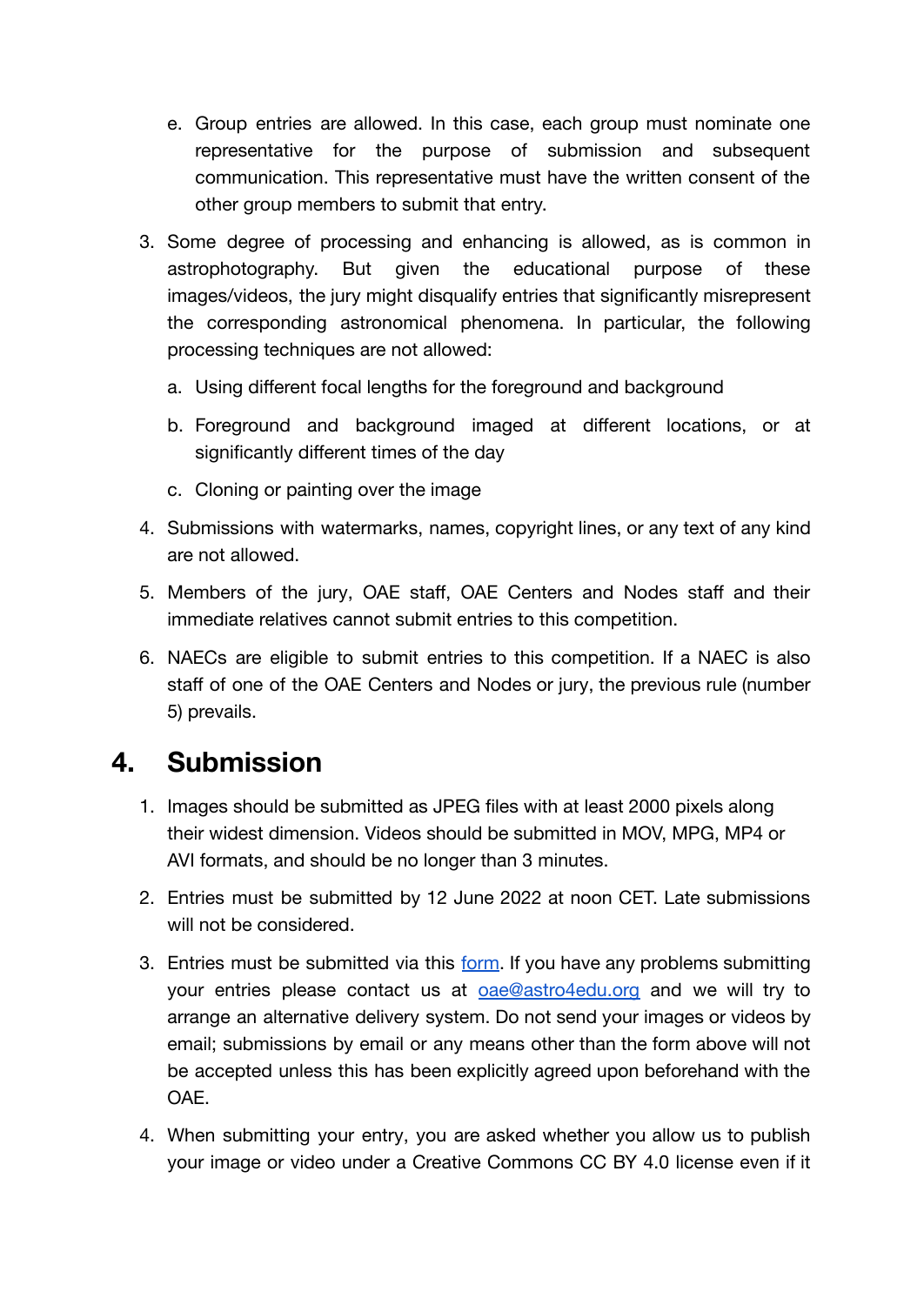doesn't receive a prize, as long as the image or video is considered by the jury as of high education value.

- 5. You can submit only one entry at a time. If you wish to submit multiple entries, you have to fill out the form each time.
- 6. Each participant can submit up to 10 entries in total to this competition.

#### **5. Prizes**

- 1. The jury will select up to three winning entries in the category time-lapses of celestial patterns, which will be awarded the following cash prizes:
	- a. First prize: 750 EUR
	- b. Second prize: 500 EUR
	- c. Third prize: 250 EUR

For the category still images of celestial patterns, the jury will select up to 30 winning entries, all receiving the same cash prize:

d. 250 EUR

- 2. For group entries, the cash prize will be transferred to the contact person who submitted the winning entry.
- 3. A given participant can have multiple winning entries in the still images of celestial patterns category and only one single winning entry in the time-lapses of celestial patterns, as long as, in total, the amount of winning entries is up-to ten.

# **6. Judging**

- 1. The OAE has appointed an international jury of astrophotographers and astronomy educators. Entries will be evaluated based not only on their aesthetic and technical merits, but also on their usefulness as educational resources to illustrate the corresponding terms in the OAE astronomical glossary.
- 2. The jury reserves the right not to award some or all the prizes in any category if they deem that no entries meet these requirements.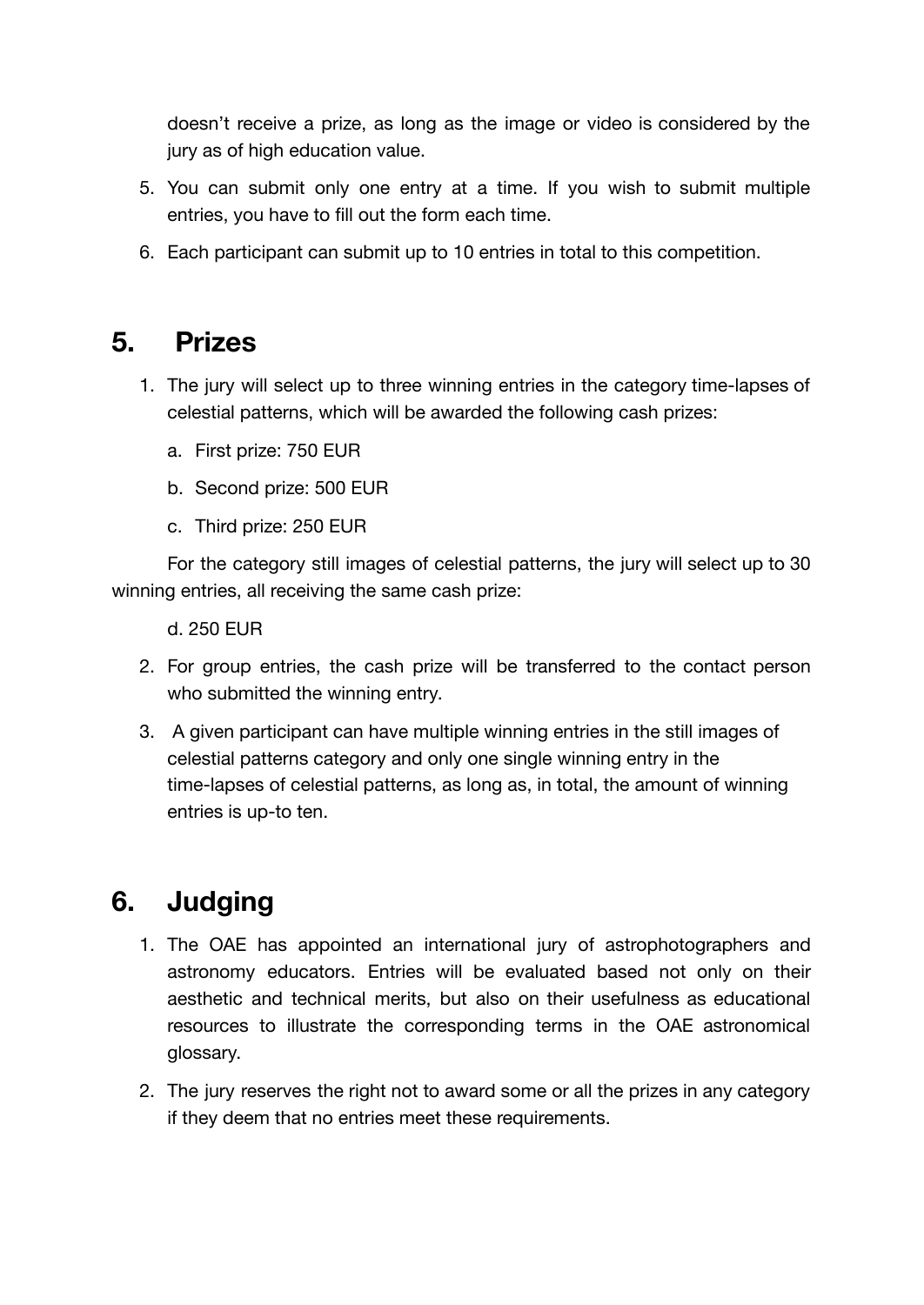- 3. The organisers might contact participants in case of doubts regarding the veracity of their entries, and might request additional material such as raw images for verification purposes.
- 4. The decision of the jury on the winning entries is final.

### **7. Use of images/videos**

- 1. All participants will retain the copyright on their entries. Winners grant the OAE the right to publish their entries under a Creative Commons Attribution 4.0 International License (CC BY 4.0). This license allows anyone to share and adapt the images/videos for any purpose, even commercial ones, as long as proper credit is given. This human-readable summary of the license does not substitute the actual license, which can be found in [this](https://creativecommons.org/licenses/by/4.0/) link. Please read this license carefully.
- 2. Non-winning entries will not be published under this CC BY 4.0 license, unless participants agree to allow OAE to use their images even if they are not one of the prize winners. We encourage participants to voluntarily release their entries under this license, or a similar one accepted by [Wikimedia](https://commons.wikimedia.org/wiki/Commons:Licensing#Well-known_licenses) [Commons,](https://commons.wikimedia.org/wiki/Commons:Licensing#Well-known_licenses) to enrich the pool of multimedia resources available to educators.
- 3. To promote the OAE astronomy glossary in general and the winning entries themselves in particular, said winning entries will be published in various popular-level astronomy magazines worldwide.

### **8. Liability**

- 1. By entering this competition, participants guarantee that they are the sole copyright owners of their images/videos. Should the OAE receive any right infringement claims from third parties, the affected participant will be required to compensate the OAE in full for any losses.
- 2. The OAE reserves the right to suspend or terminate this competition, to extend the deadline, and to adjust the competition rules.
- 3. These rules prevail over any other contradicting information found elsewhere, unless otherwise explicitly noted.
- 4. Should parts of these terms and conditions be ineffective or should there be a loophole, this shall not affect the effectiveness of the remaining parts. The